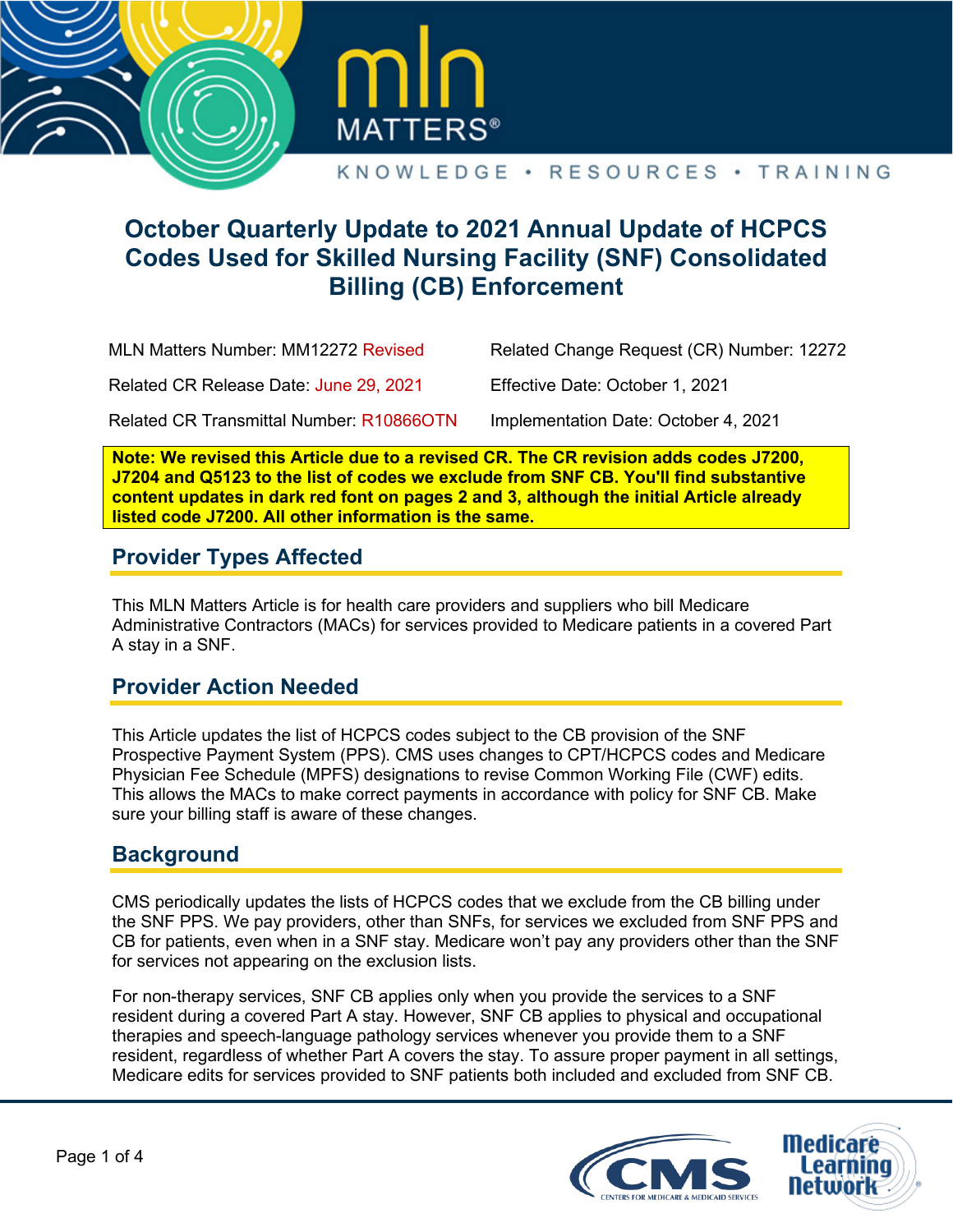We offer you more information about [institutional and professional billing](http://www.cms.gov/Medicare/Billing/SNFConsolidatedBilling/index.html?redirect=/SNFConsolidatedBilling/) under SNF CB.

Section [1888 of the Social Security Act](https://www.ssa.gov/OP_Home/ssact/title18/1888.htm) codifies SNF PPS and CB. Typically, the new coding we identify in each update describes the same services subject to SNF PPS payment by law. We don't add additional services by these routine updates. These updates are due to coding system changes, not because we're redefining the services subject to SNF CB. We'll note other regulatory changes beyond code list updates when and if they occur.

Effective for items and services provided on or after October 1, 2021, [Section 134](https://www.congress.gov/116/bills/hr133/BILLS-116hr133enr.pdf#page=1796) in Division [CC of the Consolidated Appropriations Act, 2021](https://www.congress.gov/116/bills/hr133/BILLS-116hr133enr.pdf#page=1796) (Pub. L. 116-260) added certain blood clotting factors indicated for the treatment of hemophilia and other bleeding disorders to the statutory list of excluded service codes below:

- J7170 INJ., EMICIZUMAB-KXWH 0.5 MG
- J7175 INJ, FACTOR X, (HUMAN), 1IU
- J7179 VONVENDI INJ 1 IU VWF:RCO
- J7180 FACTOR XIII ANTI-HEM FACTOR
- J7181 FACTOR XIII RECOMB A-SUBUNIT
- J7182 FACTOR VIII RECOMB NOVOEIGHT
- J7183 WILATE INJECTION
- J7185 XYNTHA INJ
- J7186 ANTIHEMOPHILIC VIII/VWF COMP
- J7187 HUMATE-P, INJ
- J7188 FACTOR VIII RECOMB OBIZUR
- J7189 FACTOR VIIA RECOMB NOVOSEVEN
- J7190 FACTOR VIII
- J7191 FACTOR VIII (PORCINE)
- J7192 FACTOR VIII RECOMBINANT NOS
- J7193 FACTOR IX NON-RECOMBINANT
- J7194 FACTOR IX COMPLEX
- J7195 FACTOR IX RECOMBINANT NOS
- J7196 ANTITHROMBIN RECOMBINANT
- J7197 ANTITHROMBIN III INJECTION
- J7198 ANTI-INHIBITOR
- J7199 HEMOPHILIA CLOT FACTOR NOC
- J7200 FACTOR IX RECOMBINAN RIXUBIS
- J7201 FACTOR IX ALPROLIX RECOMB
- J7202 FACTOR IX IDELVION INJ
- J7203 FACTOR IX RECOMB GLY REBINYN
- J7204 INJ.,FACTOR VIII, ANTIHEMOPHILIC FACTOR (RECOMBINANT), (ESPEROCT), GLYCOPEGYLATED-EXEI
- J7205 FACTOR VIII FC FUSION RECOMB
- J7207 FACTOR VIII PEGYLATED RECOMB
- J7209 FACTOR VIII NUWIQ RECOMB 1IU

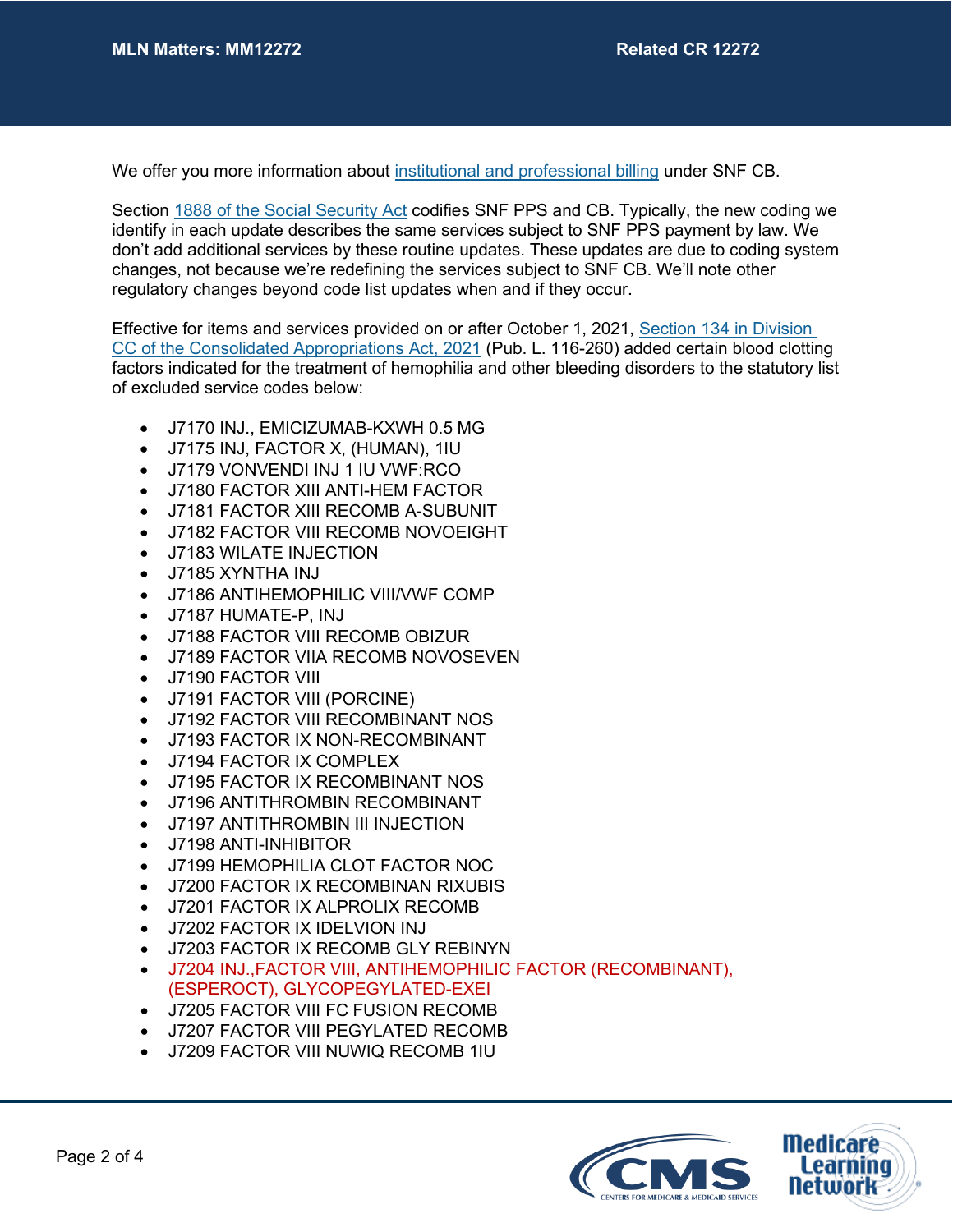- J7210 INJ, AFSTYLA, 1 I.U.
- J7211 INJ, KOVALTRY, 1 I.U.
- J7212 FACTOR VIIA RECOMB SEVENFACT

We added the following HCPCS chemotherapy code to the appropriate edits to exclude it from SNF CB effective for claims with dates of service on or after July 1, 2021:

• Q5123 INJECTION, RITUXIMAB-ARRX, BIOSIMILAR, (RIABNI), 10 MG

MACs will reprocess any incorrectly denied claims for Q5123 processed before the implementation of [CR 12272,](https://www.cms.gov/files/document/r10866OTN.pdf) if you tell your MAC about those claims.

### **Additional Information**

We issued [CR 12272](https://www.cms.gov/files/document/r10866OTN.pdf) to your MAC as the official instruction for this change.

For more information, contact your [MAC.](http://go.cms.gov/MAC-website-list)

#### **Document History**

| Date of Change | <b>Description</b>                                                                                                                                                                                                                                                                                                            |
|----------------|-------------------------------------------------------------------------------------------------------------------------------------------------------------------------------------------------------------------------------------------------------------------------------------------------------------------------------|
| June 29, 2021  | We revised this Article due to a revised CR. The CR revision adds<br>codes J7200, J7204 and Q5123 to the list of codes we exclude from<br>SNF CB. You'll find substantive content updates in dark red font on<br>pages 2 and 3, although the initial Article already listed code J7200.<br>All other information is the same. |
| May 11, 2021   | Initial article released.                                                                                                                                                                                                                                                                                                     |

**Disclaimer:** Paid for by the Department of Health & Human Services. This article was prepared as a service to the public and is not intended to grant rights or impose obligations. This article may contain references or links to statutes, regulations, or other policy materials. The information provided is only intended to be a general summary. It is not intended to take the place of either the written law or regulations. We encourage readers to review the specific statutes, regulations and other interpretive materials for a full and accurate statement of their contents. CPT only copyright 2020 American Medical Association. All rights reserved.

Copyright © 2013-2021, the American Hospital Association, Chicago, Illinois. Reproduced by CMS with permission. No portion of the AHA copyrighted materials contained within this publication may be copied without the express written consent of the AHA. AHA copyrighted materials including the UB-04 codes and descriptions may not be removed, copied, or utilized within any software, product, service, solution or derivative work without the written consent of the AHA. If an entity wishes to utilize any AHA materials, please contact the AHA at 312-893-6816. Making copies or utilizing the content of the UB-04 Manual, including the codes and/or descriptions, for internal purposes, resale and/or to be used in any product or publication; creating any modified or derivative work of the UB-04 Manual and/or codes and descriptions; and/or making any commercial use of UB-04 Manual or any portion thereof, including the codes and/or descriptions, is only authorized with an express license from the American Hospital Association. To license the electronic data file of UB-04 Data Specifications, contact Tim Carlson at (312) 893-6816. You may also contact us at